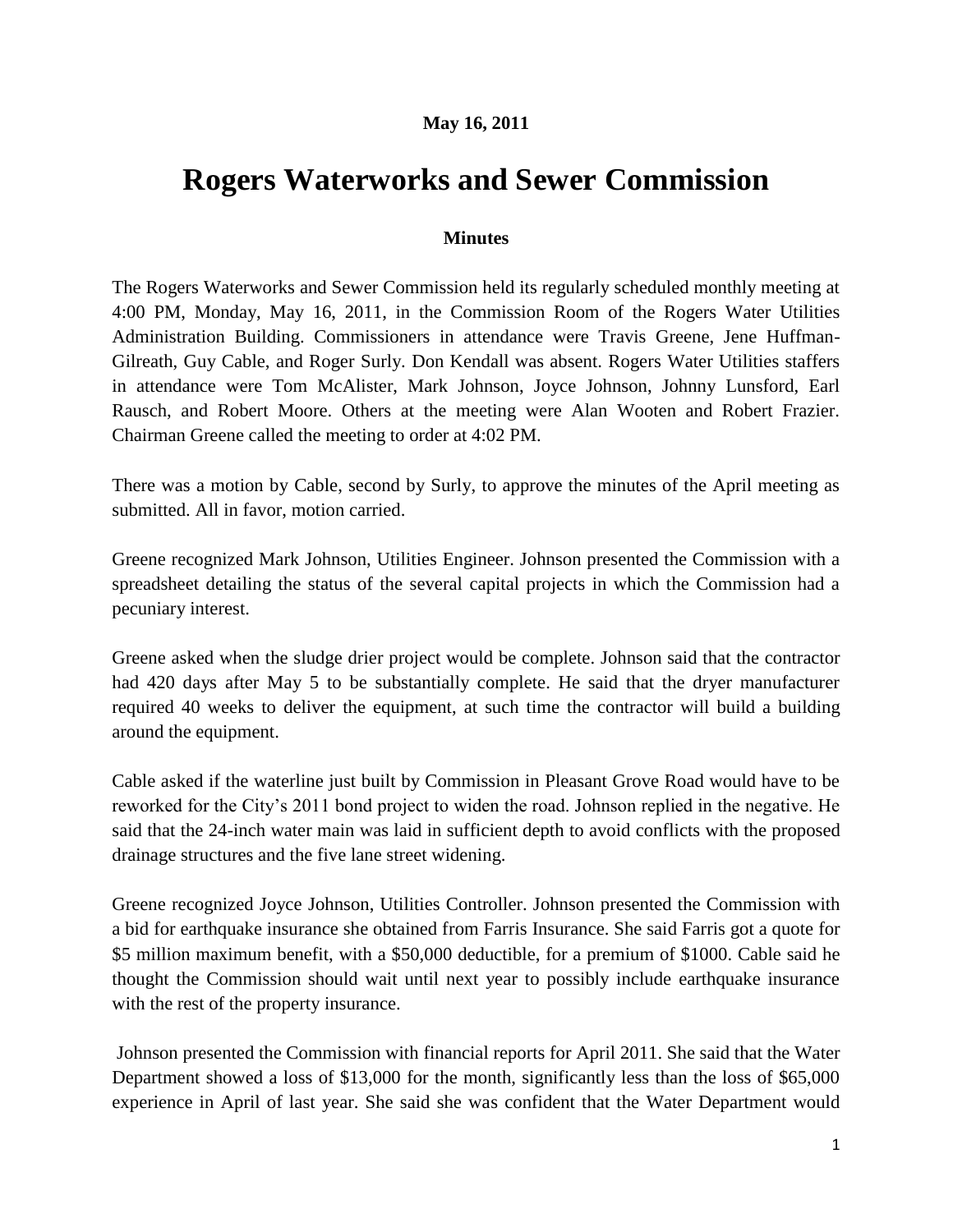finish the 2011 fiscal year "in the black". The Sewer Department was continuing to perform well, with income in excess of the FY '2011budget projection.

Surly asked about the debit entry for "Accounts Payable Water" for the sewer department. Johnson said that at the end of every month, the water department owed the sewer department, or the sewer department owed the water department. In order to keep the books straight, she had to adjust the "Accounts Payable Water" and the "Accounts Payable Sewer" accounts, with a credit or a debit entry, with a corresponding entry in the other payable account.

Continuing, Johnson presented the Commission with a draft budget for FY "12. She went through the budget page by page, explaining what the different reports indicated. Johnson said the water department "cash basis" budget showed a modest increase in unrestricted funds for the fiscal year. She said the budget reflected slight increases in demand for water, but projected a drop in interest income and impact/access fees. The "accrual budget" included non cash items such as depreciation and bond discount amortization, but did not include capital costs. Capital items were broken out in another schedule, she said, and further broken down by classifying the items as "Funded Depreciation" or "Additions and Improvements". On another schedule, capital projects were broken down further still. Those projects identified as growth related were eligible for remuneration from the trust funds holding the water and sewer department impact/access fees, she said. The final schedule showed the number of employees in each department and cost related thereto. She said that the water department was dropping half of a person, while the sewer department indicated the need to add a full time operator to operate the sludge dryer when completed.

Greene asked about future rate increases from Beaver Water District. Johnson said that she had budgeted a two-cent per thousand gallons increase effective October 1, 2012. Surly asked if the increased cost might be passed along to the consumer. Johnson said that the Council would have to approve a rate increase.

Huffman-Gilreath asked about the "wage freeze" for RWU employees. Johnson said she did not know about a wage freeze, except to say that there had been insufficient "revenue in excess of expenses" to give raises to employees. However, the hot, dry summer of 2010 provided the funds for a three percent cost of living increase at the first of the calendar year 2012, or a 1.5 percent increase in salary expense for FY "12.

There was a motion by Huffman-Gilreath, second by Greene, to approve the budget as submitted. All in favor, motion carried (a copy of the approved budget is attached hereto and incorporated into these minutes as if set out word for word).